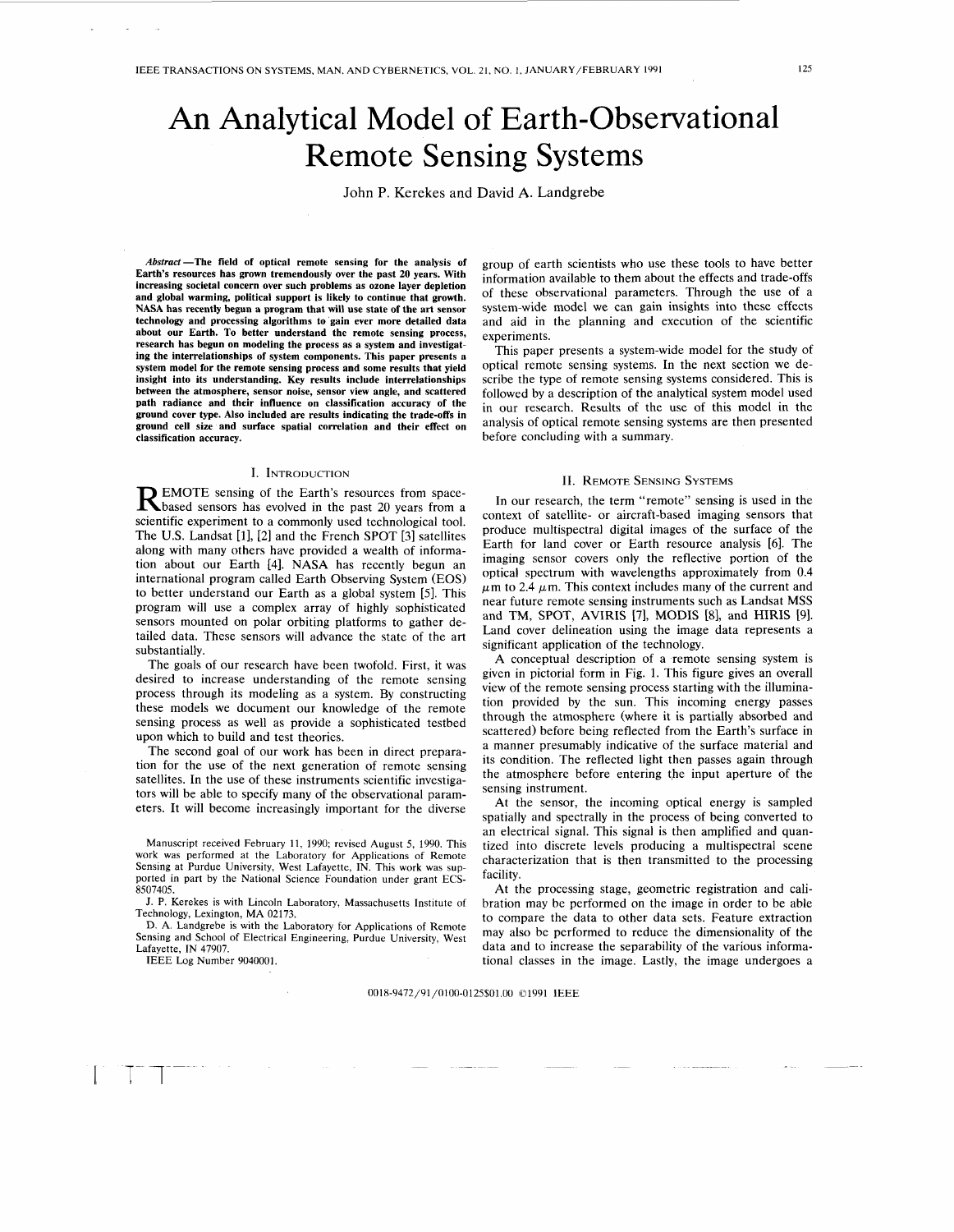*"I* 

**126 IEEE TRANSACTIONS ON SYSTEMS, MAN, AND CYBERNETICS, VOL. 21, NO.** 1, **JANUARY/FEBRUARY** 1991

<span id="page-1-0"></span>



classification and interpretation stage, most often done with a computer under the supervision of a trained analyst using ancillary information about the scene.

The entire remote sensing process can be viewed as a system whose inputs include a vast variety of sources and forms. Everything from the position of the sun in the sky, the quality of the atmosphere, and the spectral and spatial responses of the sensor to the training fields selected by the analyst, etc., will influence the state of the system. The output of such a system is generally a spatial map assigning each discrete location in the scene to an appropriate land information class. Other outputs may be the amount of area covered by each class in the scene or the classification accuracy, measured by comparing the resulting classified map with the known ground truth of the scene.

In a recent paper we presented an approach to studying these systems using simulation **[lo].** This approach is useful when simulated images are desirable for processing algorithm study or when detailed spatial effects are necessary for the model. In the study of interrelated parameter effects, the variations introduced by the random number generators require many iterations of the simulation to produce consistent results, and thus such an approach becomes computationally quite intensive.

**A** simpler and much less computationally intensive approach is one of parametric system analysis. Such a parametric system model was presented in reference [11]. Much of the present work builds on the model developed there. The model we propose varies from this previous work in several important points. As in their work, we use field or laboratory spectra for the surface class reflectance statistics; however,



**Fig. 2. System effects block diagram. For each class** *k* **of the K classes defined in the scene, the class mean vector and covariance matrix are modified by the function in each of the blocks.** 



**the modified class statistics and then combined to form an overall classification accuracy estimate.** 

we introduce the well-developed atmospheric model LOW-TRAN 7 **[12]** to produce a realistic radiance function. *Also,*  the sensor noise model implemented in our work includes signal dependent shot noise and calibration error. The system model has been implemented in the context of the EOS environment in order to apply the ideas to an upcoming system. Spectral reduction has been applied after the atmospheric and noise effects have been included and a multiclass error estimator, based on the Bhattacharyya distance measure and developed in **[13],** is used to estimate classification error. The following section describes this model in detail.

#### 111. **ANALYTICAL SYSTEM MODEL**

# *A. Model Oueruiew*

The analytical system model was built in the context of ground cover classification using multispectral statistics and pattern recognition techniques with the goal of investigating the effect of diverse system parameters on classification accuracy. The model modifies the statistics of each class by system effects before computing an estimate of the classification accuracy based upon an interclass distance measure. Fig. 2 shows a block diagram of the system effects applied to each of the *K* classes, while Fig. **3** shows the estimation of the classification accuracy based on these modified class statistics.

**A** brief description **of** the model follows. Reference **[141**  contains a full description and a listing of the Fortran implementation of the model. Also, **[15]** presents an application of the model to the study of the upcoming HIRIS instrument.

## *B. Surface Reflectance Statistics*

The surface reflectance is assumed to be spectrally multivariate Gaussian with a spatial correlation described by a separable exponential model [11]. The multivariate Gaussian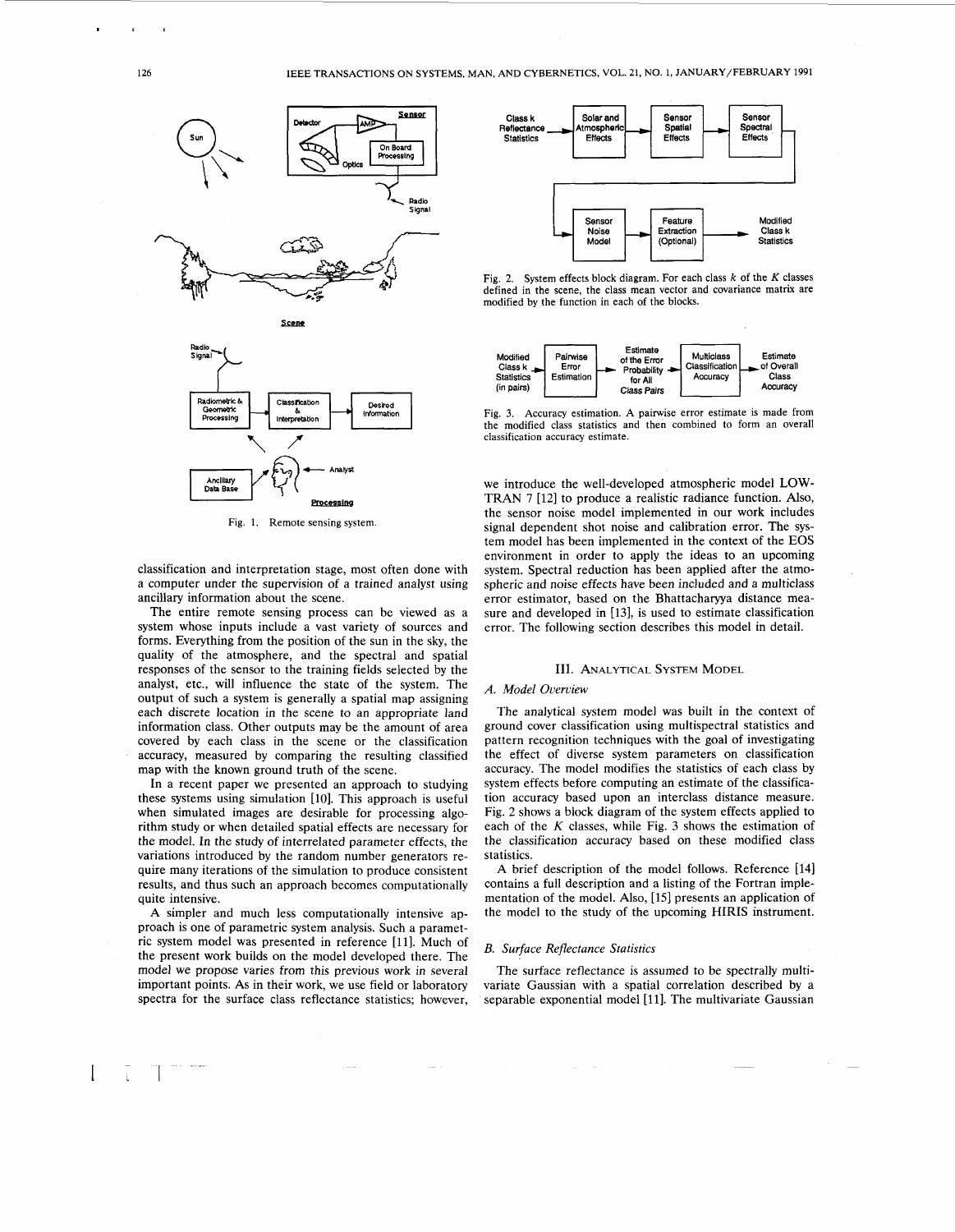assumption has been shown to be appropriate for the analysis of remotely sensed data [20].

<span id="page-2-0"></span>. I,

For the examples given in Section IV, the spectral reflectance statistics utilized were computed from a database of field spectra [17] with samples across the optical spectrum from 0.4 to 2.4  $\mu$ m (with wavelength intervals of 20 to 50 nm). However, other sources of multivariate data (e.g., AVIRIS [7] airborne sensor data converted to reflectance) could be used as well. To take full advantage of the spectral resolution available in the atmospheric model and HIRIS sensor, the data is first interpolated to 10-nm wavelength spacing. Thus, for each class *k,* the reflectance mean vector  $\overline{X_k}$  and the covariance matrix  $\Sigma_k$  will have  $M = 201$  dimensions.

The scene is spatially modeled as having cells of constant reflectance (Lambertian assumption) with spatial correlation from cell to cell. The cross-correlation function for wavelengths  $m$  and  $n$  within a class is shown in  $(1)$ .

$$
R_{mn}(\tau, \eta) = E\{x_m(x, y) x_n(x + \tau, y + \eta)\} = e^{-a_{mn}^{(1)}} e^{-b_{mn}^{(1)}}.
$$
\n(1)

Here,  $\tau$  and  $\eta$  are the across- and along-track cell lag values for the spatial correlation function. This form yields spatial cross-correlation coefficients  $\rho_{mn,x}$  for across the scene, and  $\rho_{mn,y}$  for down scene, as shown in (2) and (3).

$$
\rho_{mn,x} = e^{-a_{mn}} \tag{2}
$$

$$
\rho_{mn,v} = e^{-b_{mn}}.\tag{3}
$$

For the model implemented in this research, the cross-correlation has been assumed to be constant across all spectral wavelengths and for all classes.

## *C.* Solar and *Atmospheric Effects*

The solar and atmospheric effects model converts the scene reflectance to the spectral radiance received by the sensor. The computer code Lowtran 7 [12] is used to compute the radiances and transmittances. Equation (4) shows the form of the model for the spectral radiance vector  $L_{\lambda}$ received by the sensor.

$$
L_{\lambda} = L_{\lambda, S} * X + L_{\lambda, \text{Path}}^0 + \left[ L_{\lambda, \text{Path}}^1 - L_{\lambda, \text{Path}}^0 \right] * X_A. \tag{4}
$$

 $\sigma_{L,mn} = E\left\{ \left( L_m - \overline{L_m} \right) \left( L_n - \overline{L_n} \right) \right\}$ 



Fig. 4. Spatial model configuration example for  $\sigma_0 = 1$  scene cell.

respectively.  $L_{\lambda, S}$ , the spectral radiance reflected from a perfectly reflecting surface, is as shown in (5).

$$
L_{\lambda, S} = \frac{1}{\pi} E_{\lambda, \text{Total}} * T_{\lambda, \text{Atm}}.
$$
 (5)

Here  $E_{\lambda, \text{Total}}$  is the total solar spectral irradiance vector incident at the surface and  $T_{\lambda, \text{Atm}}$  is the spectral transmittance vector for the path from the surface to the sensor (calculated by Lowtran). The total irradiance is made up of a direct component (calculated by Lowtran) and a diffuse component. **An** empirical relationship was developed and used in [10] to compute the total irradiance from the direct component and is shown in (6):

$$
E_{\lambda, \text{Total}} = \frac{\cos(\theta_{\text{solar}}) E_{\lambda, \text{Direct}}}{\exp[-K_{D}\tau_{\lambda}]}.
$$
 (6)

 $K_D$  is the diffuse irradiance constant with values ranging from 0.75 to 1.25 for increasing adjacent surface reflectance, and  $\tau_{\lambda}$  is the total optical path length.  $\theta_{\text{solar}}$  is the solar zenith angle as measured from directly above the scene.

After the application of the atmospheric effects function, the mean and covariance of the signal radiance are as follows. The mean spectral radiance is given by (7):

$$
\overline{L_{\lambda}} = L_{\lambda, S} * \overline{X} + L_{\lambda, \text{Path}}^0 + L_{\lambda, \text{Path}}^{1-0} * \overline{X_A}.
$$
 (7)

 $L_{\lambda, \text{Path}}^{1-0}$  is the difference between the path radiances for a surface albedo of 1 and 0. The spectral radiance covariance matrix  $\Sigma_{L_1}$  is derived as follows for each row *m*, column *n* entry  $\sigma_{L,mn}$ :

$$
-(8)
$$

$$
=E\left\{\frac{\left(L_{m,S}X_{m}+L_{m, \text{Path}}^{0}+L_{m, \text{Path}}^{1-0}X_{A, m}-L_{m,S}\overline{X_{m}}-L_{m, \text{Path}}^{0}-L_{m, \text{Path}}^{1-0}\overline{X_{A, m}}\right)}{\left(L_{n,S}X_{n}+L_{n, \text{Path}}^{0}+L_{n, \text{Path}}^{1-0}X_{A, n}-L_{n,S}\overline{X_{n}}-L_{n, \text{Path}}^{0}-L_{n, \text{Path}}^{1-0}\overline{X_{A, n}}\right)}\right\}
$$
(9)

$$
=L_{m,S}\dot{\sigma}_{X,mn}L_{n,S}+L_{m,\text{Path}}^{1-0}\sigma_{A,mn}L_{n,\text{Path}}^{1-0}
$$
\n(10)

The symbol \* is used here to denote a term by term multiplication of the spectral vectors. *X* is the surface reflectance vector in the sensor ground instantaneous field of view (IFOV), while  $X_A$  is the average reflectance around this area and represents the contribbtion of the adjacent surface to the received radiance. For this model, the adjacent reflectance  $X_A$  is considered to be the average reflectance of all *K* classes. It is also considered to be uncorrelated with the reflectance within the sensor IFOV since it represents an average over a broad spatial area.  $L_{\lambda, \text{Path}}^1$  and  $L_{\lambda, \text{Path}}^0$  are the path spectral radiance vectors for surface albedos of 1 and 0,

The subscript *m* denotes the mth entry of the reflectance and radiance vectors. Also,  $\sigma_{X,mn}$  is the *mnth* entry of the reflectance covariance matrix  $\Sigma_k$ , while  $\sigma_{A,mn}$  is the *mnth* entry of the covariance matrix  $\Sigma_A$  of the averaged reflectance, which is given in (11).

$$
\sum_{A} = \frac{1}{K^2} \left( \sum_{1} + \sum_{2} + \dots + \sum_{K} \right). \tag{11}
$$

In the derivation of  $\Sigma_A$ , the reflectances of the classes averaged together are considered to be uncorrelated with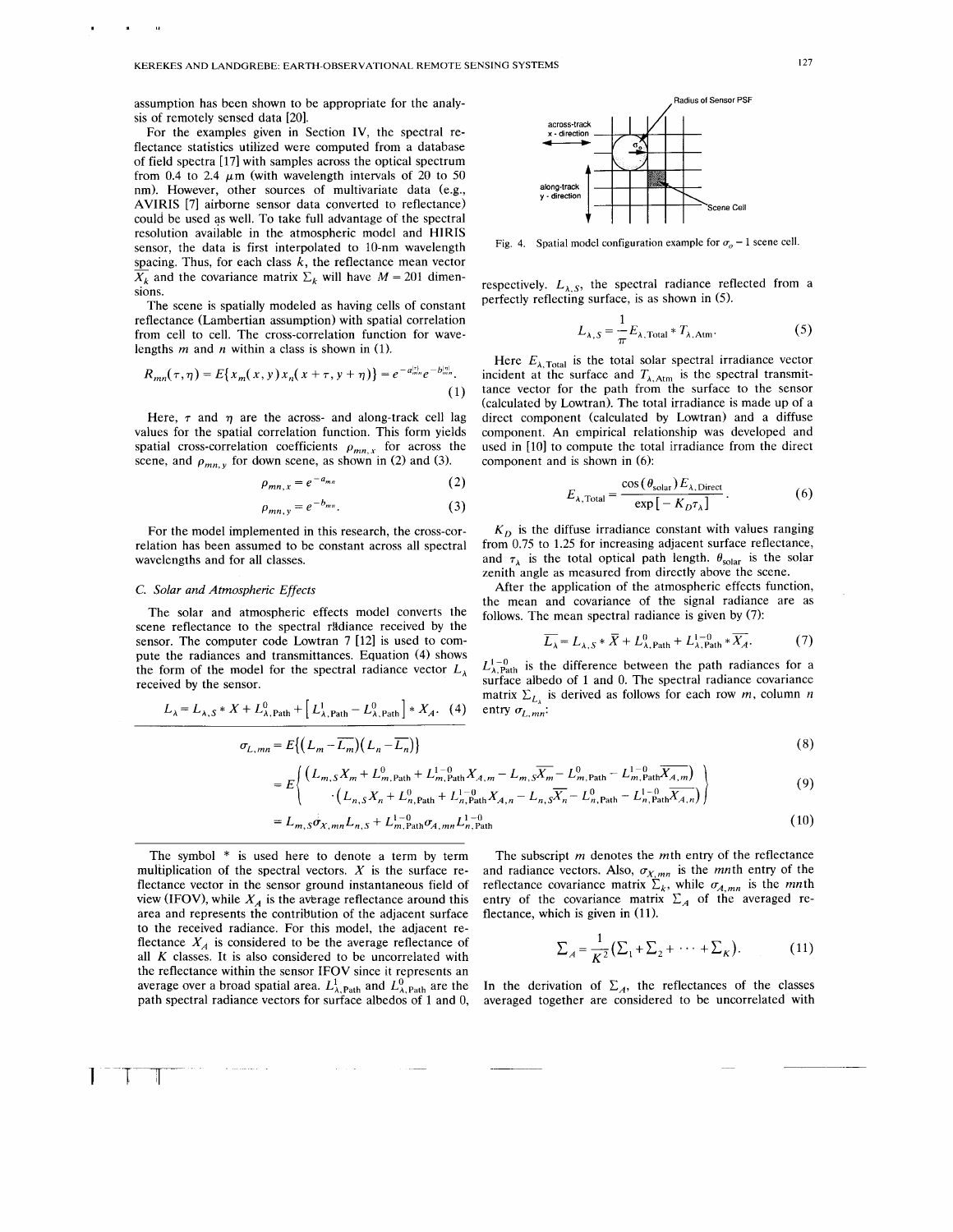each other since they are spatially separated as fields in the scene.

## *D. Sensor Spatial Effects*

The spatial effects function uses the results of Mobasseri **[11]** to modify the spectral radiance covariance matrix. The separable exponential spatial correlation model of **(1)** is assumed for the scene, along with a Gaussian point spread function (PSF) for the sensor as shown in (12). [Fig. 4](#page-2-0) shows the relationship between the sensor PSF radius  $\sigma$ <sub>o</sub> and the scene cell size.

$$
h(x, y) = \frac{1}{2\pi\sigma_o^2} \exp\left(-\frac{x^2 + y^2}{2\sigma_o^2}\right).
$$
 (12)

Since  $\sigma$ <sub>o</sub> is one-half the number of scene cells (on a side) in the sensor ground IFOV, its value must be modified to reflect the change in the ground IFOV as the sensor zenith view angle  $(\theta_{view})$  changes. The spatial direction in which this occurs is dependent upon the relative azimuthal angle of the sensor and the ground reference axis. For simplicity, the sensor azimuth is defined to be  $0^\circ$ . Thus in terms of  $\sigma_{0,x}$ , and  $\sigma_{o,y}, \sigma_o$  is projected as in (13) and (14):

$$
\sigma_{o,x} = \sigma_o \tag{13}
$$

$$
\sigma_{o,y} = \frac{\sigma_o}{\cos(\theta_{\text{view}})}.
$$
\n(14)

 $\sigma_{L,mn}^{S} = W_s^{mn} \sigma_{L,mn}$  (15)

Mobasseri **[11]** defined a weighting matrix *W,* that is a function of the spatial model and PSF parameters. Following his results, the sensor spatial response modifies each *mn*  entry in  $\Sigma_L$  as in (15):

where

(17).

$$
W_s^{mn} = 4 \exp \left[ \left( a_{mn}^2 + b_{mn}^2 \right) \sigma_{o,x} \sigma_{o,y} \right]
$$
  
erfc  $\left( a_{n-1} \sqrt{2} \sigma_{o,x} \right)$  erfc  $\left( b_{n-1} \sqrt{2} \sigma_{o,x} \right)$ 

and erfc(
$$
\cdot
$$
) is the complementary error function defined as in

 $1-\overset{\infty}{\phantom{o}}_{1}$ 

erfc
$$
(a_{mn}\sqrt{2}\sigma_{o,x})
$$
erfc $(b_{mn}\sqrt{2}\sigma_{o,y})$  (16)  
e complimentary error function defined as in  
erfc $(\alpha) = \frac{1}{\sqrt{2\pi}} \int_{\alpha}^{\infty} e^{-t^2/2} dt$ . (17)

Since the spatial autocorrelation coefficients have been assumed to be constant across spectral wavelengths, the parameter  $W_s^{mn}$  is constant for all  $mn$ .

Thus (15) gives a new  $\Sigma_{L_1}^S$  that represents the spectral radiance covariance matrix after application of the sensor spatial effects. The mean spectral radiance vector is unchanged by the spatial model as shown in (18):

$$
L^S_\lambda = \overline{L_\lambda}.\tag{18}
$$

## *E. Sensor Spectral Effects*

The sensor spectral effects are applied by a linear transformation matrix *B* that converts the spectral radiance to the signal levels in each of the sensor image bands. The sensors may be of two types in our model: line scanner sensors such as Landsat TM [1] with spectral bands wider than the wavelength spacing used in the model scene, or imaging spectrometers such as HIRIS **[9],** which have the same spectral resolution as the model scene. For the line

~- I T I----

scanner sensors with L bands, this matrix is L rows by *M*  columns, with each row consisting of the normalized response of that band to each of the *M* wavelengths of the spectral radiance. *Also,* each entry in the matrix is multiplied by  $\Delta\lambda$ , the spectral resolution of the spectral radiance vectors. The resulting signals will be in terms of radiances. Thus this matrix *B* for line scanner sensors is formed as in (19).

$$
\mathbf{B} = \Delta \lambda \begin{bmatrix} \text{Band 1 Response} \\ \text{Band 2 Response} \\ \vdots \\ \text{Band L Response} \end{bmatrix}_{L \times M} \tag{19}
$$

For imaging spectrometers with the same spectral resolution as the scene (i.e.,  $L = M$ ), the matrix will be diagonal  $L \times L$  with the resulting signal in terms of electrons. For  $L \times L$  with the resulting signal in terms of electrons. For<br>either sensor type, the mean received signal vector is thus<br>obtained by<br> $\overline{S} = RI^S$  (20) obtained by

$$
\overline{S} = BL_{\lambda}^{S} \tag{20}
$$

while the signal covariance is as shown in  $(21)$ :

$$
\sum_{S} = \boldsymbol{B} \sum_{L_{\lambda}}^{S} \boldsymbol{B}^{T}
$$
 (21)

## *F. Sensor Noise Model*

The sensor noise effects are modeled as zero mean random processes, except for the deterministic absolute radiometric error  $e_R$  and the detector dark current *D*. These deterministic effects are added directly to the mean signal vector to yield the noisy mean vector  $\overline{Y}$  as in (22):

$$
\overline{Y} = (1 + e_R)\overline{S} + D. \tag{22}
$$

The random noise sources modeled include shot noise, thermal noise, read noise, quantization error, and relative calibration error. The form of these models was discussed in our earlier paper [10]. Reference [16] discussed how these sources of noise affect the covariance matrix of the signals received by the sensor. The result used here is that while some of the noise sources may be a function of the signal (shot and relative calibration error), they are still uncorrelated with the signal and the variances add directly. Also, each noise source is assumed to be independent of the others and uncorrelated from spectral band to spectral band. Thus the signal covariance is modified as in (23):

$$
\sum_{Y} = (1 + e_R)^2 \sum_{S} + \Lambda_{\text{therm}} + \Lambda_{\text{shot}} + \Lambda_{\text{read}} + \Lambda_{\text{quant}} + \Lambda_{\text{cal}}.
$$
\n(23)

Here, the **A's** are diagonal matrices with each entry being the variance of that noise source for that sensor band.

### G. *Feature Extraction*

Feature extraction is optionally applied by combining the sensor bands according to a weighting matrix  $F$  to create the features with mean  $\overline{Z}$  and covariance  $\Sigma_z$  as in (24) and (25):

$$
\overline{Z} = \overline{FY} \tag{24}
$$

$$
\sum_{Z} = F \sum_{Y} F^{T}.
$$
 (25)

To transform the L-dimensional vectors *Y* to the *N*dimensional feature space, *F* is *N* rows by *L* columns of weighting coefficients. For a spectral feature compression

**I** /I **<sup>I</sup>**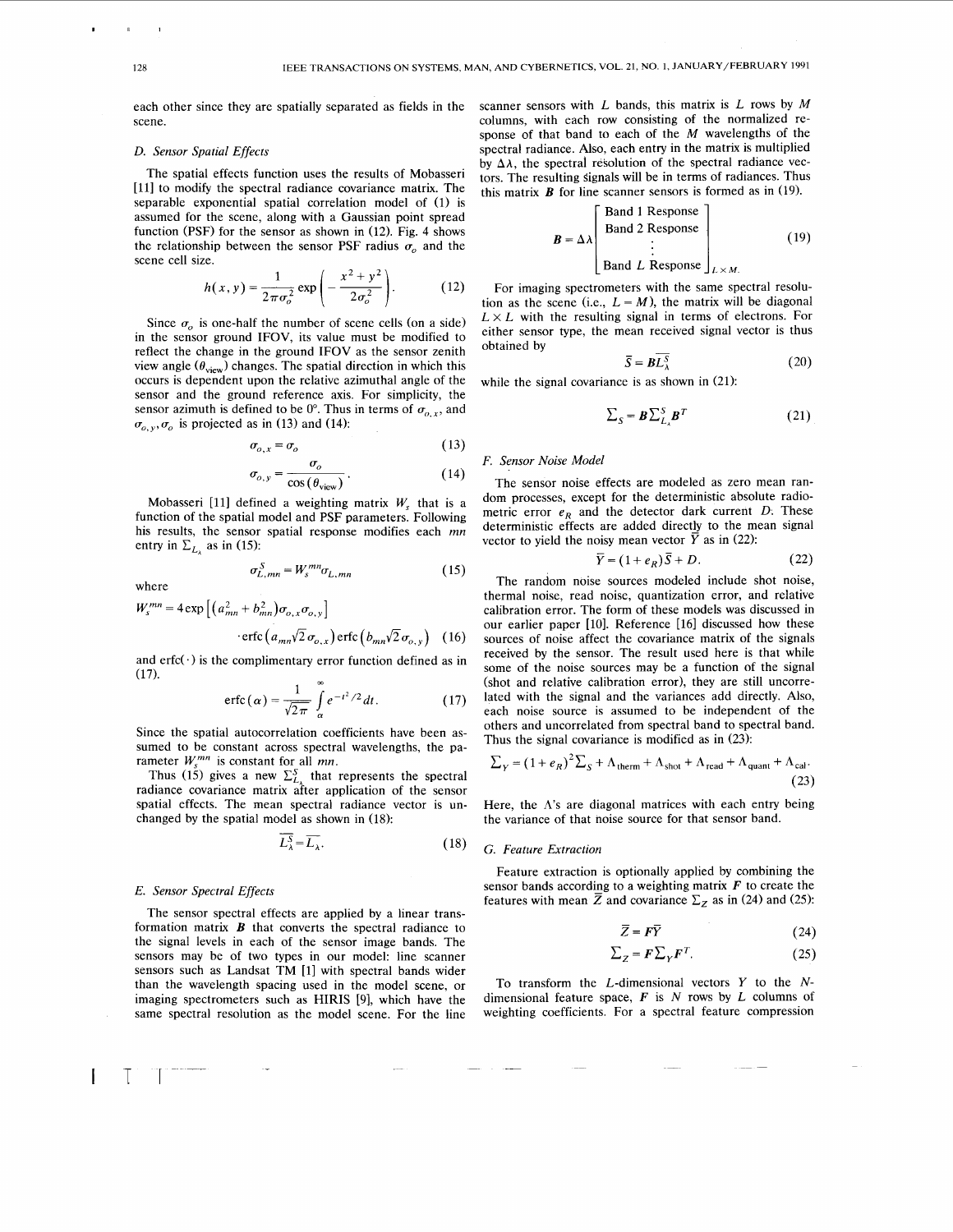scheme based on combining spectral bands, these coefficients are just 0 and 1 to appropriately skip or select the sensor bands.

# *H. Pairwise Error and Multiclass Classification Accuracy Estimation*

<span id="page-4-0"></span>.<br>In the **a**rtist of the

After the class statistics of each class have been modified by the above functions, an estimate of the probability of error is made. Reference [13] discussed a pairwise error estimate based upon the class mean and covariance statistics and found it to be closely related to the actual classification error. Equation (26) shows this estimate of probability of error  $P_e$ , which uses the Bhattacharyya distance  $B_{kl}$  between classes  $k$  and  $l$  defined below.<br>  $P_e^{kl} = \text{erfc} \left\{ \sqrt{2B_{kl}} \right\}.$  (26) classes *k* and *1* defined below.

$$
P_e^{kl} = \text{erfc}\left\{\sqrt{2B_{kl}}\right\}.
$$
 (26)

The function  $erfc(\cdot)$  was defined earlier. The Bhattacharyya distance  $B_{kl}$  between class *k* and class *l* with mean vectors  $\overline{Z}_k$  and  $\overline{Z}_l$ , and covariance matrices  $\sum_k$  and  $\sum_l$ , is given in (27):

$$
B_{kl} = \frac{1}{8} \left( \overline{Z}_k - \overline{Z}_l \right)^T \left( \frac{\sum_k + \sum_l}{2} \right)^{-1} \left( \overline{Z}_k - \overline{Z}_l \right)
$$

$$
+ \frac{1}{2} \log_e \left[ \frac{\left| \frac{\sum_k + \sum_l}{2} \right|}{\sqrt{\left| \sum_k \left| \left| \sum_l \right|} \right|} \right]. \quad (27)
$$

Reference [13] also discussed an upper bound on the probability of error in the multiclass case as being the sum of the pairwise error estimates. Thus in our model the following estimate for the multiclass classification accuracy  $\ddot{P}_c$  (in percent) is used.

$$
\hat{P}_c = 100 \left[ 1 - \sum_{k=1}^{K} \sum_{l=1 \neq k}^{K} P_e^{kl} \right].
$$
 (28)

Since the summation of the pairwise errors is an upper bound, this estimate of the classification accuracy will be pessimistic in multiclass experiments.

An error estimation technique for the multiclass multivariate Gaussian classification problem was presented by Mobasseri and McGillem [21]. This estimate was based upon class statistics also, but utilized a combined analytical and numerical integration technique to provide a nearly exact estimate of the Bayes error. This algorithm was not utilized in our present work due to computational considerations and the desire to maintain the analytic nature of the model, although it could be implemented as an extension.

# *I. Comparison Between Analytical and Simulation Models*

The analytical model described here offers the advantages of being simpler and computationally more efficient than the simulation model described in [10]. However, its representation of the real world is less accurate. Table **I** lists several factors that the analytical model is not able to represent at present.

These factors can be significant. The following section presents some results of comparing the accuracy estimate of the analytical and simulation models.

 $\frac{1}{2}$ 

| SYSTEM FACTORS NOT INCLUDED IN ANALYTICAL MODEL                                                                                          |  |
|------------------------------------------------------------------------------------------------------------------------------------------|--|
| Size and Spatial Arrangements of Fields<br>Mixed Pixels at Field Borders<br>Non-Gaussian Sensor PSF<br>Training Field Selection and Size |  |

TABLE I

TABLE **I1**  KANSAS WINTER WHEAT DATA SET

| Location:<br>Date:      |                  | Finney County, Kansas<br>May 3, 1977 |  |
|-------------------------|------------------|--------------------------------------|--|
| <b>Spectral Classes</b> | Number of Fields | Number of Samples                    |  |
| Winter Wheat            | 25               | 658                                  |  |
| <b>Summer Fallow</b>    | 6                | 211                                  |  |
| Unknown                 | 39               | 682                                  |  |

Another difference between the modeling approaches is that the analytical model works in a parametric space, while the simulation model produces multispectral images that can be displayed and processed like real ones. This attribute of the simulation approach is useful for the development of processing algorithms when "real" data is not available or when images of controllable characteristics are desired.

## IV. INSIGHTS INTO THE REMOTE SENSING PROCESS

In this section we discuss the application of the system model to the radiometric and classification performance of a typical remote sensing system. We begin by describing the scene and other system parameters and then compare the performance of the simulation and analytical models for the same system description. The results of investigating trends using the analytical model are next presented as well as results of investigating the interrelated effects of several parameters.

## *A. Baseline System Description*

In this investigation of a typical remote sensing system we utilized a baseline scene, sensor, and processing description. The spectral statistics of the scene were based upon the field data described in Table **11.** This data set was obtained from the LARS field database [17].

Table **I11** shows the significant system parameters used as the baseline in these experiments. The sensor used was a model version of the HIRIS instrument. Reference [18] contains a full description of this model. The feature selection was performed using the Spectral Feature Design (SFD) algorithm described in reference [191.

# *B. Performance Comparison Between the Analytical and Simulation Models*

To evaluate the performance of the analytical model, a comparison was made to a similarly defined system using the simulation model. In the simulation model a square scene was defined and split down the middle with the Summer Fallow and the Unknown classes of Table **I1** assigned to opposite sides. 100% of the samples from each class were used in the training and the test of the simulation Maximum Likelihood classifier. For each of these experiments, the simulation model was run five times and the resulting accu-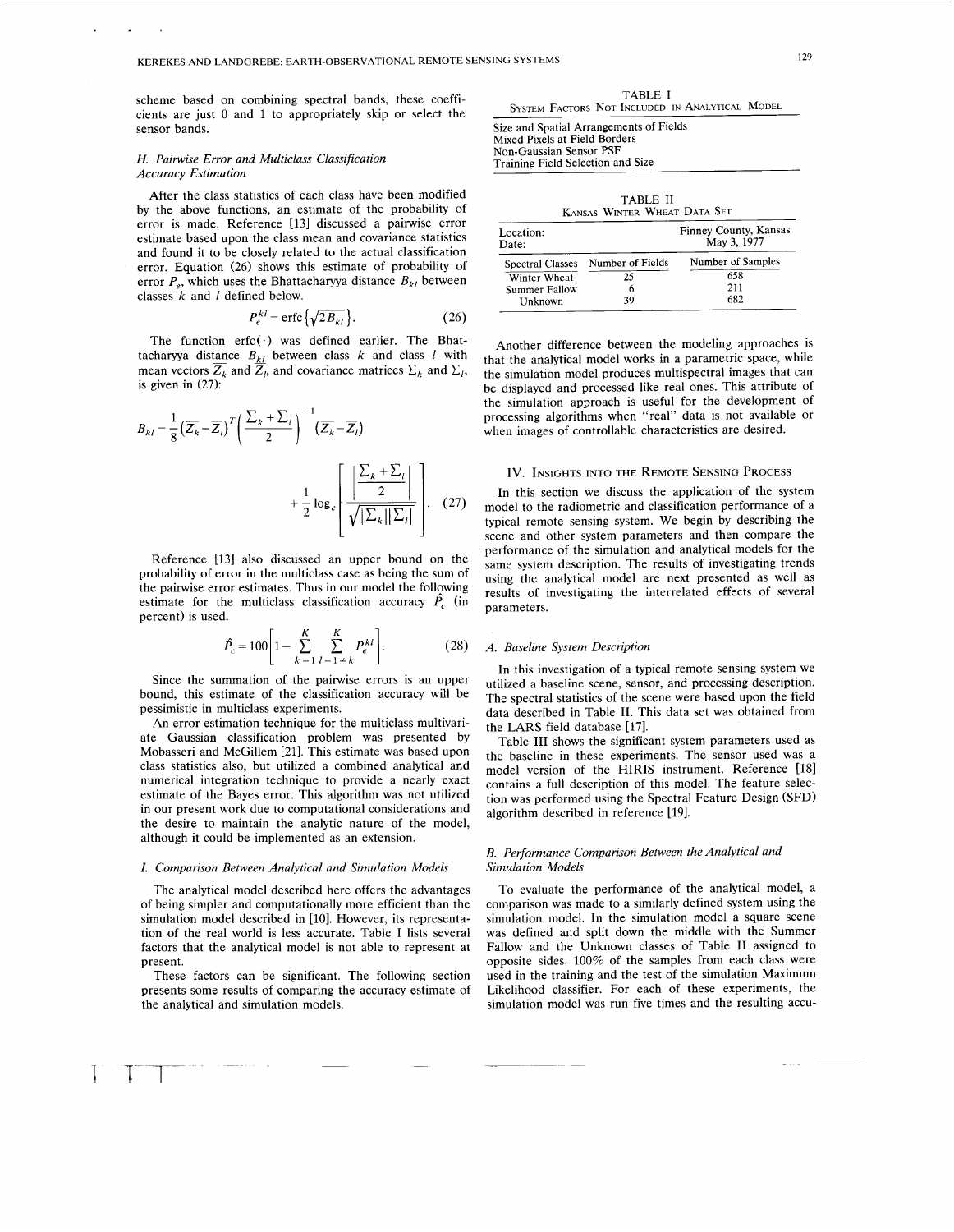<span id="page-5-0"></span>

| Scene                                               |                             |
|-----------------------------------------------------|-----------------------------|
| Surface Meteorological Range                        | 16 km                       |
| Atmospheric Model                                   | 1976 US Standard            |
| Haze Parameter                                      | <b>Rural Extinction</b>     |
| Diffuse Irradiance Constant                         | 0.84                        |
| Solar Zenith Angle                                  | $30^\circ$                  |
| View Zenith Angle                                   | $0^{\circ}$                 |
| Ground Size of Scene Cell                           | 15 <sub>m</sub>             |
| <b>Across-Track Spatial Correlation Coefficient</b> | 0.6                         |
| Along-Track Spatial Correlation Coefficient         | 0.6                         |
| Sensor (HIRIS MODEL)                                |                             |
| <b>Spatial Radius</b>                               |                             |
| Analytical Model $\sigma_{\alpha}$                  | 1 Scene Cell                |
| Simulation Model Ground IFOV                        | 30 <sub>m</sub>             |
| Read Noise Level                                    | Nominal                     |
| Shot Noise Level                                    | Nominal                     |
| <b>IMC</b> Gain State                               | 1                           |
| <b>Relative Calibration Error</b>                   | $0.5\%$                     |
| <b>Absolute Radiometric Error</b>                   | $0\%$                       |
| Radiometric Resolution                              | 12 Bits                     |
| Processing                                          |                             |
| <b>Feature Extraction</b>                           | <b>Six Features Derived</b> |
|                                                     | From Spectral Feature       |
|                                                     | Design Algorithm            |
|                                                     |                             |

TABLE **111**  BASELINE CONFIGURATION FOR SYSTEM PARAMETER STUDIES

| <b>TABLE IV</b> |  |  |                                                      |  |
|-----------------|--|--|------------------------------------------------------|--|
|                 |  |  | CLASSIFICATION ACCURACY OF BASE SYSTEM CONFIGURATION |  |



Fig. 5. Classification accuracy versus scene spatial correlation coeffi cient.

racies averaged together to reduce the effects of the random number generators. The classification accuracy shown for the simulation model is the average of the two individual class accuracies.

For the base system configuration shown in Table **111,** the accuracies obtained are shown in Table IV. The values are within 1% of each other, indicating that, at least for this configuration, the simulation model and the analytic model predict similar performance.

An experiment was performed to compare the effect on classification accuracy of the spatial model parameters. Fig.

TABLE V INCREMENTS USED IN GROUND SIZE EXPERIMENT

| Ground Size of | Resulting Size of     | Radius of Analytic        |
|----------------|-----------------------|---------------------------|
| Scene Cell     | Simulated Image       | Sensor PSF $(\sigma_{o})$ |
| 30 Meters      | 80 rows by 80 columns | $0.5$ cells               |
| 15 Meters      | 40 rows by 40 columns | $1.0$ cell                |
| 7 Meters       | 20 rows by 20 columns | 2.0 cells                 |
| 4 Meters       | 10 rows by 10 columns | 4.0 cells                 |
| 2 Meters       | 5 rows by 5 columns   | 8.0 cells                 |
|                |                       |                           |

*5* shows the result of changing the spatial correlation coefficient  $\rho = \rho_x = \rho_y$  of the scene cells. In the simulation model the data were synthesized to have the desired correlation coefficient by the use of the autoregressive model described in [10]. For this experiment the ground size of the scene cells was held constant.

As can be seen, the simulation model and the analytical model track the change in accuracy due to the spatial correlation. These curves support the work in [Ill on analyzing the effect of the spatial model on class spectral statistics through the weighting function described in (16).

Another comparison experiment of the spatial model was performed by allowing the ground size of the scene cells to change and observing the effect on classification performance. The change in scene cell size for the simulation model is equivalent to changing the PSF radius of the analytical model. Table V presents the increments used in this experiment. The ground IFOV of the sensor was held constant at 30 m in the simulation model. The spatial correlation coefficient also was held constant.

[Fig. 6](#page-6-0) shows the results of this experiment. At large scene cell sizes both models show an increase in accuracy as the scene cell size decreases. However, while the analytical model continues this trend at cell sizes less than 10 m, the simulation model shows a reduction in accuracy due to the effects of mixed pixels at the border between the classes and reduced training set size.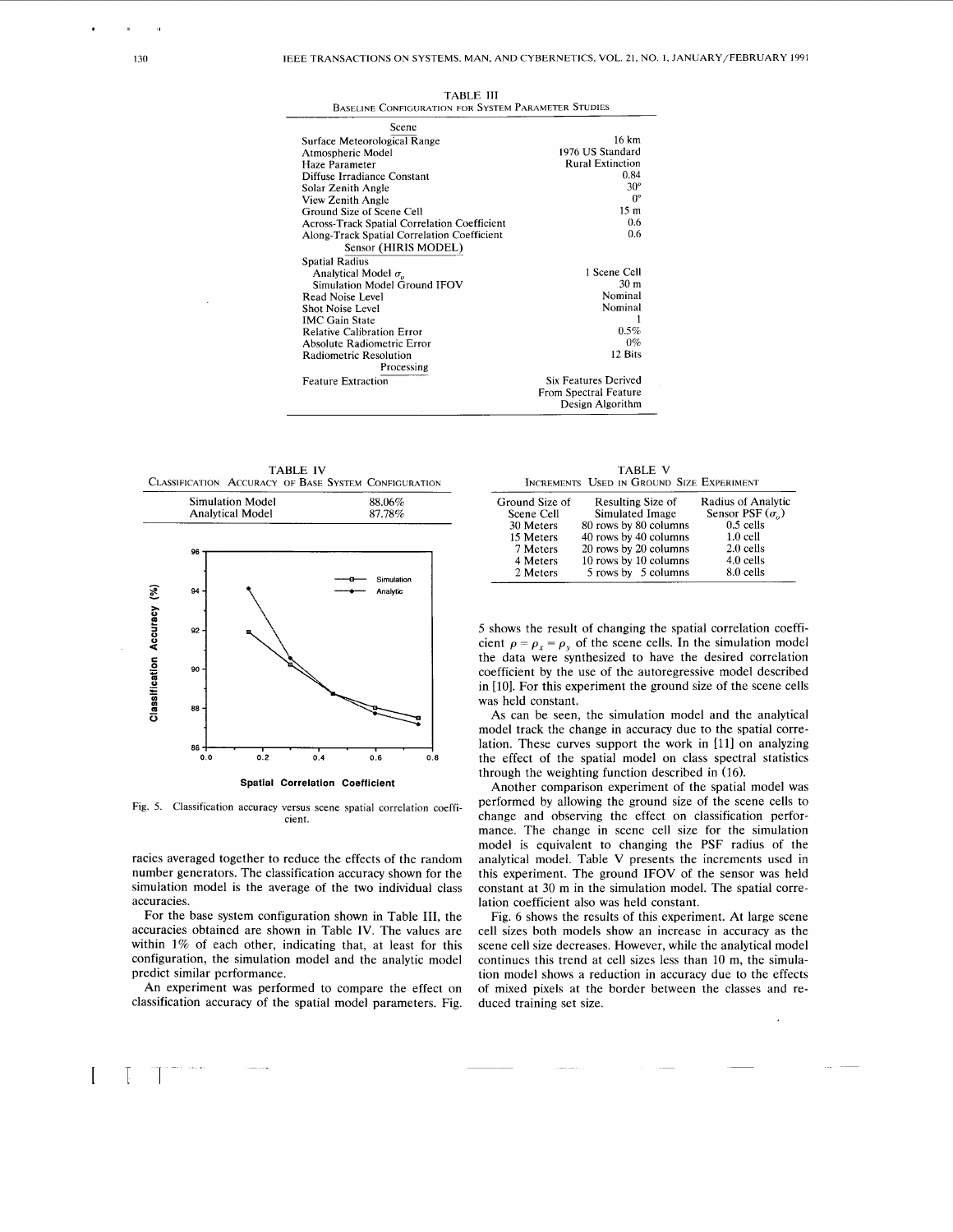<span id="page-6-0"></span>

**Scene Cell Size (meters)** 

Fig. 6. Classification accuracy versus ground size of scene cells

TABLE VI Summary of Results for System Parameter Experiments

| TABLE VI<br>SUMMARY OF RESULTS FOR SYSTEM PARAMETER EXPERIMENTS |                |                     |          |  |
|-----------------------------------------------------------------|----------------|---------------------|----------|--|
| System Parameter<br>(Increasing)<br>Scene                       | Voltage<br>SNR | Power<br><b>SNR</b> | Accuracy |  |
| Spatial Correlation                                             | No Change      | Increase            | Decrease |  |
| Meteorological Range                                            | Increase       | Increase            | Increase |  |
| Solar Zenith Angle                                              | Decrease       | Decrease            | Decrease |  |
| View Zenith Angle                                               | Decrease       | Decrease            | Increase |  |
| Sensor                                                          |                |                     |          |  |
| <b>PSF Radius</b>                                               | No Change      | Decrease            | Increase |  |
| <b>Shot Noise</b>                                               | Decrease       | Decrease            | Decrease |  |
| <b>Read Noise</b>                                               | Decrease       | Decrease            | Decrease |  |
| <b>IMC</b> Gain                                                 | Increase       | Increase            | Increase |  |
| Radiometric Resolution                                          | Increase       | Increase            | Increase |  |
| <b>Relative Calibration Error</b>                               | Decrease       | Decrease            | Decrease |  |
| Absolute Radiometric Error<br>Processing                        | Increase       | Increase            | Increase |  |
| Number of Features                                              | Increase       | Increase            | Increase |  |

## *C. System Parameter Effects on Radiometric and Classification Performance*

**A** sequence of experiments varying one of the system parameters and observing the effect on radiometric performance and classification accuracy was performed and reported in [14]. **A** summary of these results is shown in Table VI. The scene classes and baseline system parameters were as shown in [Tables](#page-4-0) **I1** and **111.** The voltage signal-to-noise ratio (SNR) was calculated at the output of the model sensor and represents the ratio of the signal mean and noise standard deviation levels, while the power SNR is computed as the ratio of the signal variance to noise variance at the output of the sensor. Reference [15] describes these radiometric performance measures in detail.

In Fig. 7 the results of these experiments are displayed quantitatively in a scatter plot to show the relationships between classification accuracy and SNR. **A** linear regression line is also plotted along with the resulting correlation coefficient  $R^2 = 0.10$ .

While there appears to be a trend of higher classification accuracy resulting from higher SNR, it is not very significant. The spatial correlation and sensor **PSF** radius are cases in point. These spatial parameters are used in the sensor model only to modify the signal covariance matrix, and thus they

 $\frac{1}{2}$   $\frac{1}{2}$   $\frac{1}{2}$ 



Fig. 7. Accuracy versus voltage **SNR** for system parameter experiments.

have no effect on voltage SNR. While their variation had a significant effect on both classification accuracy and power SNR, the effects were opposite. An increase in the correlation of the scene cells within the sensor ground IFOV leads to an increase in the class spectral variances through the weighting function of **(16),** and thus increased class overlap in the feature space and the resulting decreased classification accuracy. An increase in the sensor **PSF** radius results in an "averaging" of within class spectral radiance variations, reduced class overlap and thus increased classification accuracy. The classification accuracy is ultimately dependent upon the relationships between the first- and second-order class statistics, not the particular noise level.

# *D. Interrelationships of System Parameter Effects*

In this section we present results of investigating the interrelationships among several system parameters. These results provide insights into the remote sensing process modeled as a system. The analytical model was used for these experiments with the spectral statistics of the three classes of [Table](#page-4-0) **I1** and the system configuration of [Table](#page-5-0) **111.** 

In Fig. 8, we show the effect of surface dependence in the path radiance model for the case of no sensor noise present (to isolate the surface dependence effect). The dotted line was obtained using the atmospheric model as described in this paper, while the solid lie was obtained without the averaged reflectance mean and covariance terms in (7) and (10).

Without the surface dependence of the path radiance the effect of the atmosphere is just a linear transformation of the spectral statistics, resulting in little change in accuracy even in hazy atmospheres. However, with the introduction of the adjacent surface reflectance dependence in the path radiance, the effect of hazy atmospheres on classification accuracy is quite dramatic.

The next experiment investigates the effect of the atmosphere on performance versus view zenith angle. Fig. 9 shows the result. In clear atmospheres the accuracy is seen to increase slightly with viewing angle. This occurs due to the averaging effects of increased ground size of the sensor IFOV as the sensor look angle increases. The reduced varia-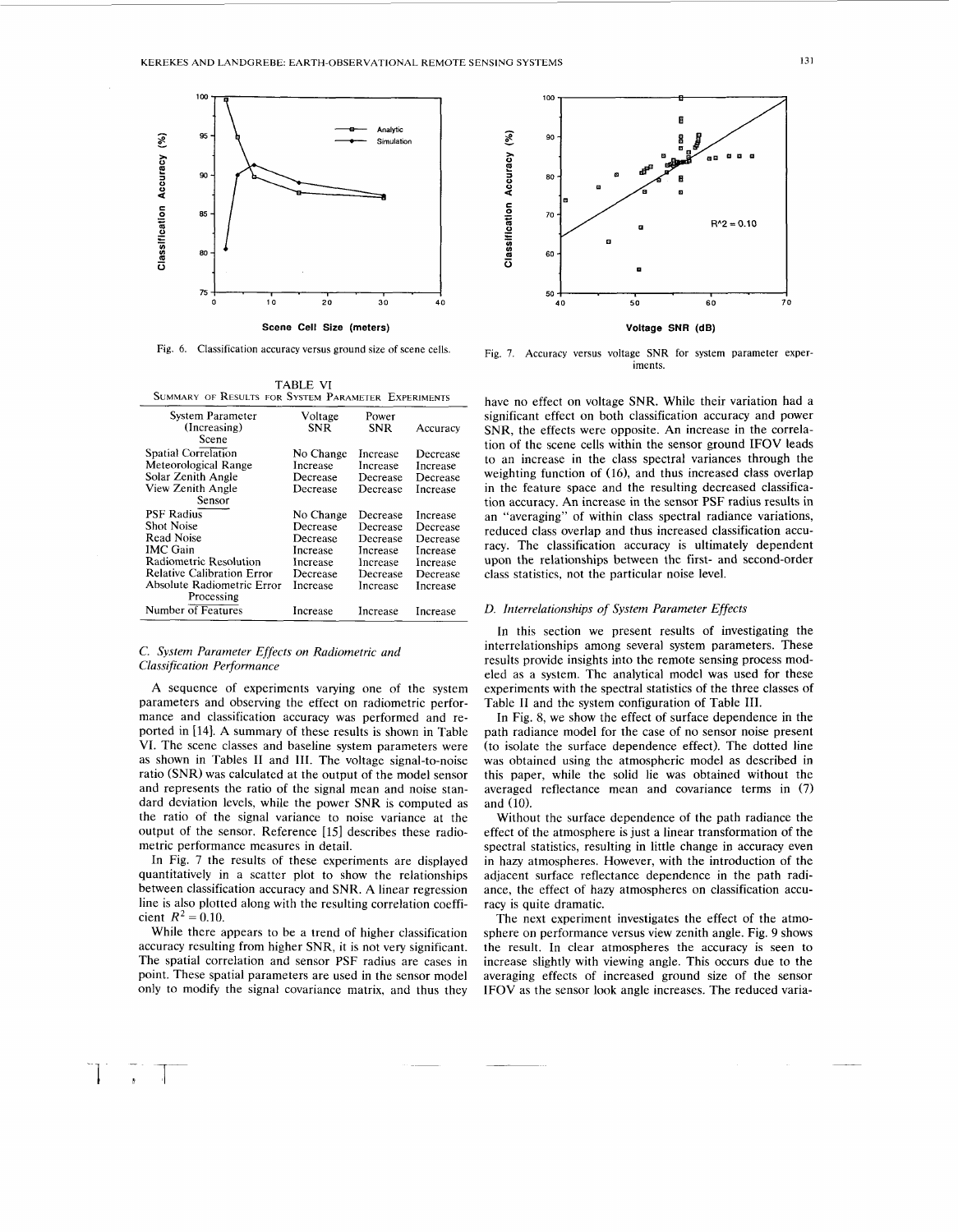

**Meteorological Range (Km)** 

Fig. 8. Effect of surface-dependent path radiance on classification accuracy for several meteorological ranges, with no sensor noise present.



Fig. 9. Effect of meteorological range on view angle for  $\theta_{\text{solar}} = 30^{\circ}$ .

tion in the class spectral statistics leads to greater class separability and higher classification accuracies.

In hazy atmospheres the reduced signal levels and increased additive path radiance (resulting in higher sensor shot noise) lead to lower accuracies at the greater view angles. These curves provide an excellent example of the interdependence of system parameter effects.

Fig. 10 shows a complex relationship between the spatial correlation and size of scene cells. This graph explores the effect on classification accuracy for a fixed sensor IFOV (e.g., 32 m), where the size of the scene cells of constant reflectance is varied (e.g., 2-32 m) and the correlation coefficient is varied from 0 to 0.9. The results are for several relative sizes between the scene cell and the ground IFOV of the sensor. With increasing correlation, the accuracy for large cells (few cells per IFOV side) falls sharply before decreasing at a constant rate, while the accuracy for small scene cells (many cells per IFOV side) remains constant before falling sharply at high correlations.

From the theoretical point of view, the implications of this chart are as follows. For scenes that have large areas of constant reflectance the classification accuracy will be more susceptible to correlation changes at low values, while for



Fig. 10. Effect of scene cell size and spatial correlation coefficient on classification accuracy. The various curves are for differing numbers of ground scene cells contained in one side of the sensor IFOV.

scenes with small areas of constant reflectance the accuracy is more susceptible to correlation changes at high values.

The results of Fig. 10 show what happen for arbitrary combinations of cell size and correlations; however, it is interesting to consider them for more realistic situations. It has been observed that for typical agricultural scenes, spatial correlation generally increases with decreasing scene cell size [14]. That is, for typical data sets, large scene cells have low spatial correlation, while small cells have high correlation. From the summary of results shown in Table VI, the increase in spatial correlation would normally lead to a *decrease* in accuracy, while the decrease in cell size (which is equivalent to an increase in PSF radius) would lead to an *increase* in accuracy. Thus these trends would tend to offset each other. This implies that in typical agricultural scenes the spatial size and correlation of the surface cells have relatively little effect on classification accuracy.

## V. CONCLUSION

We have presented an analytical model for the study of interrelated effects of parameters in optical remote sensing systems. This model is aimed at studying these effects on the ability of the system to distinguish between ground cover classes. In this model we use field reflectance measurements, accurate atmospheric models, spatial and spectral statistics, detailed sensor models, and accuracy estimation to bring together a comprehensive yet practical systemwide model.

The analytical model developed in this paper was compared to a more detailed and computationally intensive simulation model and was seen to compare quite similarly, except where spatial constraints such as limited field size and boundaries occur.

System parameter effects on radiometric and classification performance were investigated and trends presented for several parameters. It was seen that higher SNR's did not always lead to high classification performance.

System parameter interrelationships were also investigated. It was observed that additive path radiance from the surface can increase the effect of hazy atmospheres, even when no sensor noise is present. We have shown that in clear atmospheres, the reduced size of the image (over constant